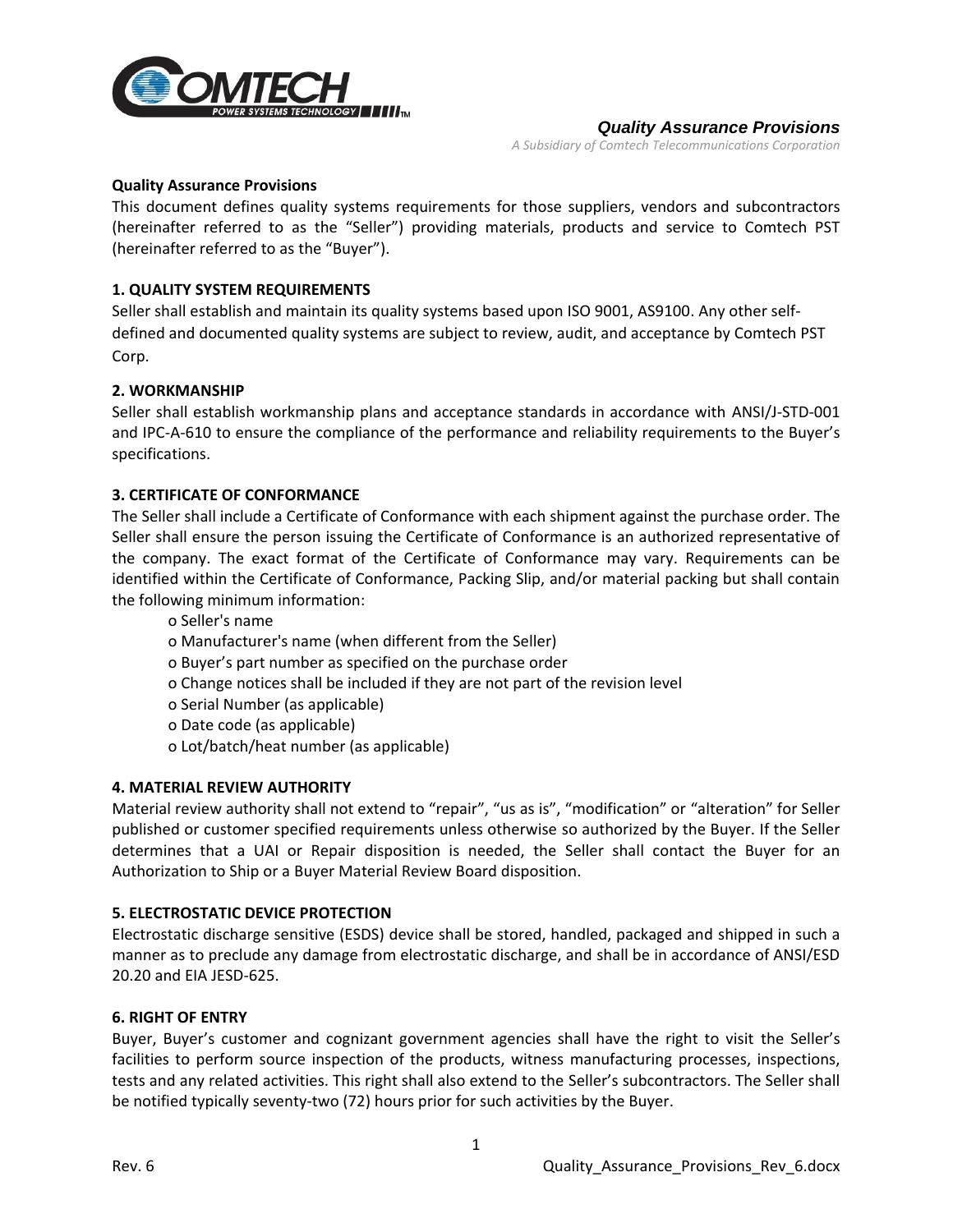

#### *Quality Assurance Provisions*

*A Subsidiary of Comtech Telecommunications Corporation*

# **7. BUYERS SOURCE INSPECTION AND PROCESS VERIFICATION**

Buyer's source inspection or process verification shall not in any way absolve the Seller's responsibilities to provide acceptable product nor shall it preclude subsequent rejection.

## **8. EQUIPMENT CALIBRATION**

Test equipment and measuring devices shall be calibrated in accordance with ANSI/NCSL Z540 or ISO 10012.

### **9. OZONE DEPLETING SUBSTANCES**

Seller shall ensure that all products that are not contained, be processed with and exposed to Class 1 ozone depleting substances.

### **10. SHELF LIFE CONTROLLED MATERIALS**

Seller shall provide Original Manufacturer Certificate of Conformance with date code and recommended shelf life and storage environment as a minimum for all shelf life controlled materials.

## **11. ROHS COMPLIANT MATERIALS**

Seller shall identify every component, part, sub-assembly and finished product that is in compliance with RoHS requirements. One of the following shall be stated on the certificate of compliance (C of C).

- JEDEC JESD201 Class 2 tin whisker tested Tin plated part
- Tin whisker not tested Tin plated part
- RoHS compliant Any relevant part
- Lead free and surface finish other than tin

#### **12. RECORDS**

Seller shall establish a documented process and procedure to control and maintain all records for minimum of ten (10) years after the order completion. Records shall provide evidence of conformity to requirements and to the effective operation within the quality management system, and shall be available for review by the Buyer and regulatory authorities in accordance with contract and regulatory requirements unless otherwise indicated.

#### **14. PACKAGING/HANDLING**

The seller shall handle and package material in a manner that will assure protection against corrosion, oxidation, deterioration, Electrostatic Discharge (ESD) damage, Foreign Object Debris (FOD), and physical damage during shipment. Bulk packaging may only be used when the component lead integrity is maintained and material is protected against damage. ESD protective packaging shall be used for all electronic components.

#### **15. SUPPLIER FLOW DOWN**

The Seller shall flow down all applicable requirements of the purchase order to their suppliers and subtiers to ensure conformance with all specifications, drawings, quality systems requirements (i.e. ISO 9001, AS9100 or other), regulations, public laws and other requirements that may be specified in the purchase order